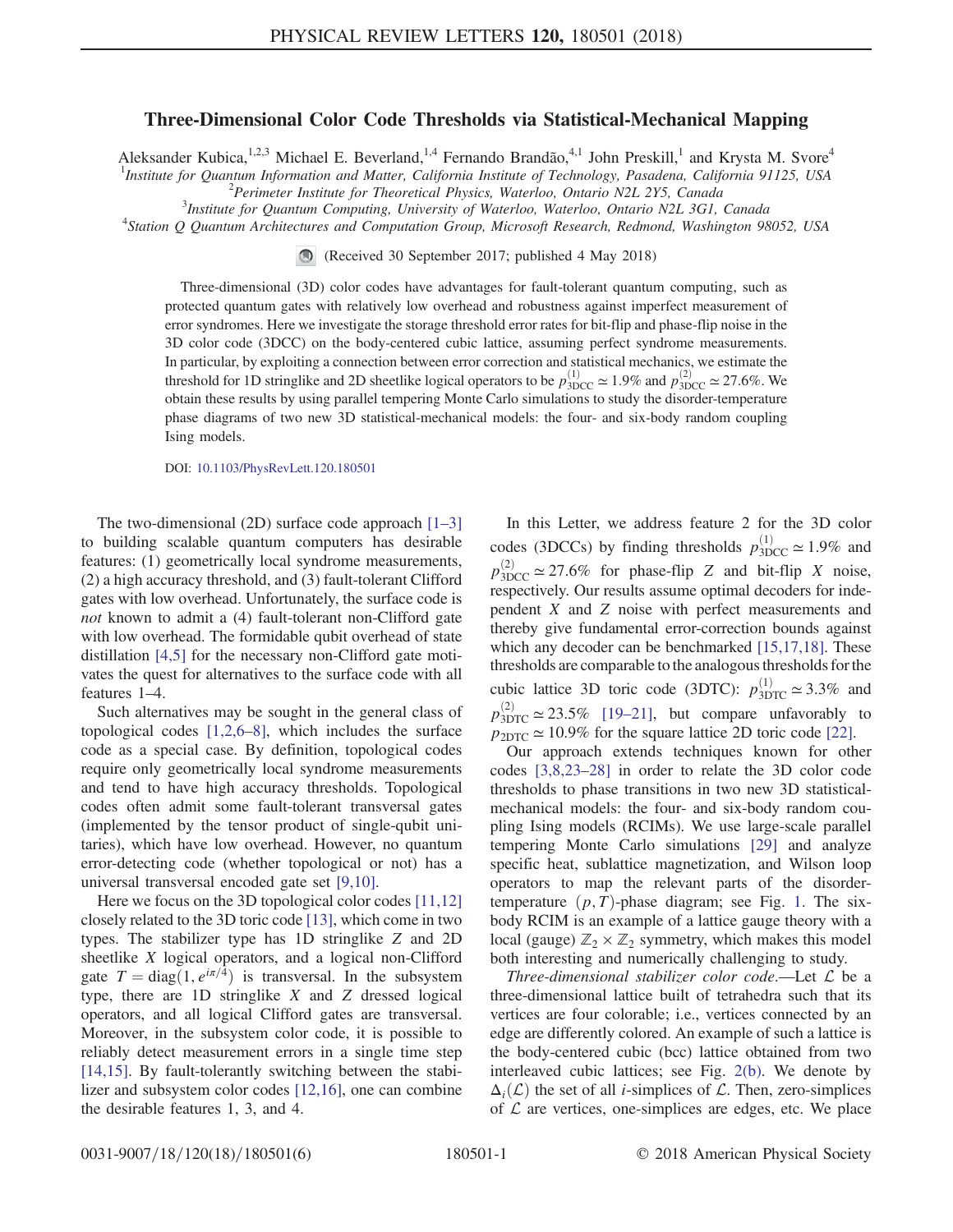<span id="page-1-0"></span>

FIG. 1. The disorder-temperature  $(p, T)$ -phase diagrams of the four-body (top) and six-body (bottom) 3D random coupling Ising models defined on the 3D body-centered cubic lattice built of tetrahedra. The four- and six-body models have spins on vertices and edges, respectively. The storage threshold  $p_c$  can be found as the intersection of the Nishimori line (blue line) with the anticipated phase boundary (red dotted line).

one qubit at every tetrahedron  $t \in \Delta_3(\mathcal{L})$ . For every vertex  $v \in \Delta_0(\mathcal{L})$  and edge  $e \in \Delta_1(\mathcal{L})$ , we define operators  $S_X(v)$ and  $S_Z(e)$  to be the product of either Pauli X or Z operators on qubits identified with tetrahedra in the neighborhood of the vertex  $v$  or edge  $e$ , namely,

$$
S_X(v) = \prod_{\underset{r>0}{\scriptscriptstyle{r\in A_3(\mathcal{L})}} X(t), \qquad S_Z(e) = \prod_{\underset{r>0}{\scriptscriptstyle{r\in A_3(\mathcal{L})}} Z(t).} (1)
$$

The 3D stabilizer [\[30\]](#page-5-1) color code is defined by specifying its stabilizer group [\[31\]](#page-5-2)

$$
S = \langle S_X(v), S_Z(e) | v \in \Delta_0(\mathcal{L}), e \in \Delta_1(\mathcal{L}) \rangle. \tag{2}
$$

Using the colorability condition, one can show that  $S$  is an Abelian subgroup of the Pauli group not containing −I. The code space is the  $+1$  eigenspace of all elements of S and the lowest-weight logical X and Z operators of the 3D color code are 2D sheetlike and 1D stringlike objects; see Fig. [2\(a\)](#page-1-1). In general, the color code can be defined in  $d \geq 2$  dimensions on a lattice, provided it is a  $(d+1)$ colorable simplicial *d*-complex  $[16]$ .

Error correction in CSS codes.—Since the color code is a CSS code [\[32\],](#page-5-3) we choose to separately correct X- and Z-type errors, which simplifies the discussion. We also assume perfect measurements. For concreteness, we focus on X error correction; Z errors can be analyzed analogously [\[33\]](#page-5-4).

<span id="page-1-1"></span>

FIG. 2. (a) The 3D stabilizer color code has both 1D stringlike (red) and 2D sheetlike (blue) logical operators. (b) The bcc lattice is constructed from two interleaved cubic lattices by filling in tetrahedra (gray). Not all tetrahedra are depicted. (c) The neighborhood of any vertex in the bcc lattice looks the same—every vertex belongs to 24 edges, 36 triangular faces, and 24 tetrahedra. The bcc lattice is four colorable; i.e., every vertex is colored in red, green, blue, or yellow, and neighboring vertices are colored differently.

<span id="page-1-2"></span>The set of all Z-type stabilizers which return  $-1$ measurement outcomes is called a Z-type syndrome. Note that any nontrivial Z syndrome signals the presence of some X errors in the system. Correction of X errors in a CSS code is described by introducing a chain complex [\[17,34\]](#page-4-12)

$$
C_2 \xrightarrow{\partial_2} C_1 \xrightarrow{\partial_1} C_0
$$
  
X stabilizers qubits Z stabilizers (3)

where  $C_2$ ,  $C_1$ , and  $C_0$  are vector spaces over  $\mathbb{Z}_2$  with bases  $\mathcal{B}_2 = X$  stabilizer generators,  $\mathcal{B}_1 =$  physical qubits, and  $B_0 = Z$  stabilizer generators, respectively. The linear maps  $\partial_2$  and  $\partial_1$ , called boundary operators, are chosen in such a way that the support of any X stabilizer  $\omega \in C_2$  is given by  $\partial_2\omega$ , and the Z syndrome corresponding to any X error  $\epsilon \in C_1$  can be found as  $\partial_1 \epsilon$ . Note that  $\partial_1 \circ \partial_2 = 0$ , since any X stabilizer has trivial Z syndrome. One can think of the boundary operators as parity-check matrices  $H_X^T$  and  $H_Z$  of the CSS code. In the case of the 3D color code,  $C_2$ ,  $C_1$ , and  $C_0$  are generated by vertices, tetrahedra, and edges, respectively; i.e.,  $\mathcal{B}_2 = \Delta_0(\mathcal{L})$ ,  $\mathcal{B}_1 = \Delta_3(\mathcal{L})$ , and  $\mathcal{B}_0 = \Delta_1(\mathcal{L})$ .  $\sum_{\Delta_3(\mathcal{L}) \ni t \supset v} t$  and  $\partial_1 t = \sum_{\Delta_1(\mathcal{L}) \ni t \in \Delta_0(\mathcal{L})} t$  for any  $v \in \Delta_0(\mathcal{L})$ The boundary operators are defined to be  $\partial_2 v =$ and  $t \in \Delta_3(\mathcal{L})$ .

Let  $\epsilon, \varphi \in C_1$  be two X errors with the same Z syndrome,  $\partial_1 \epsilon = \partial_1 \varphi$ . We say that  $\epsilon$  and  $\varphi$  are equivalent if and only if they differ by some X stabilizer  $\omega \in C_2$ , namely,  $\epsilon + \varphi = \partial_2 \omega$ . To correct errors, we need a decoder—an algorithm that takes the Z syndrome  $\sigma \in C_0$  as an input and returns a Z correction  $\varphi$  restoring all X stabilizers to +1 outcomes; i.e.,  $\partial_1 \varphi = \sigma$ . The decoder succeeds if and only if the actual error  $\epsilon$  and the correction  $\varphi$  are equivalent. An optimal decoder finds a representative  $\varphi$  of the most probable equivalence class of errors  $\bar{\varphi} =$  $\{\varphi + \partial_2\omega \, | \, \forall \omega \in C_2\}.$ 

Statistical-mechanical models.—In this section, we provide a brief derivation of the connection between optimal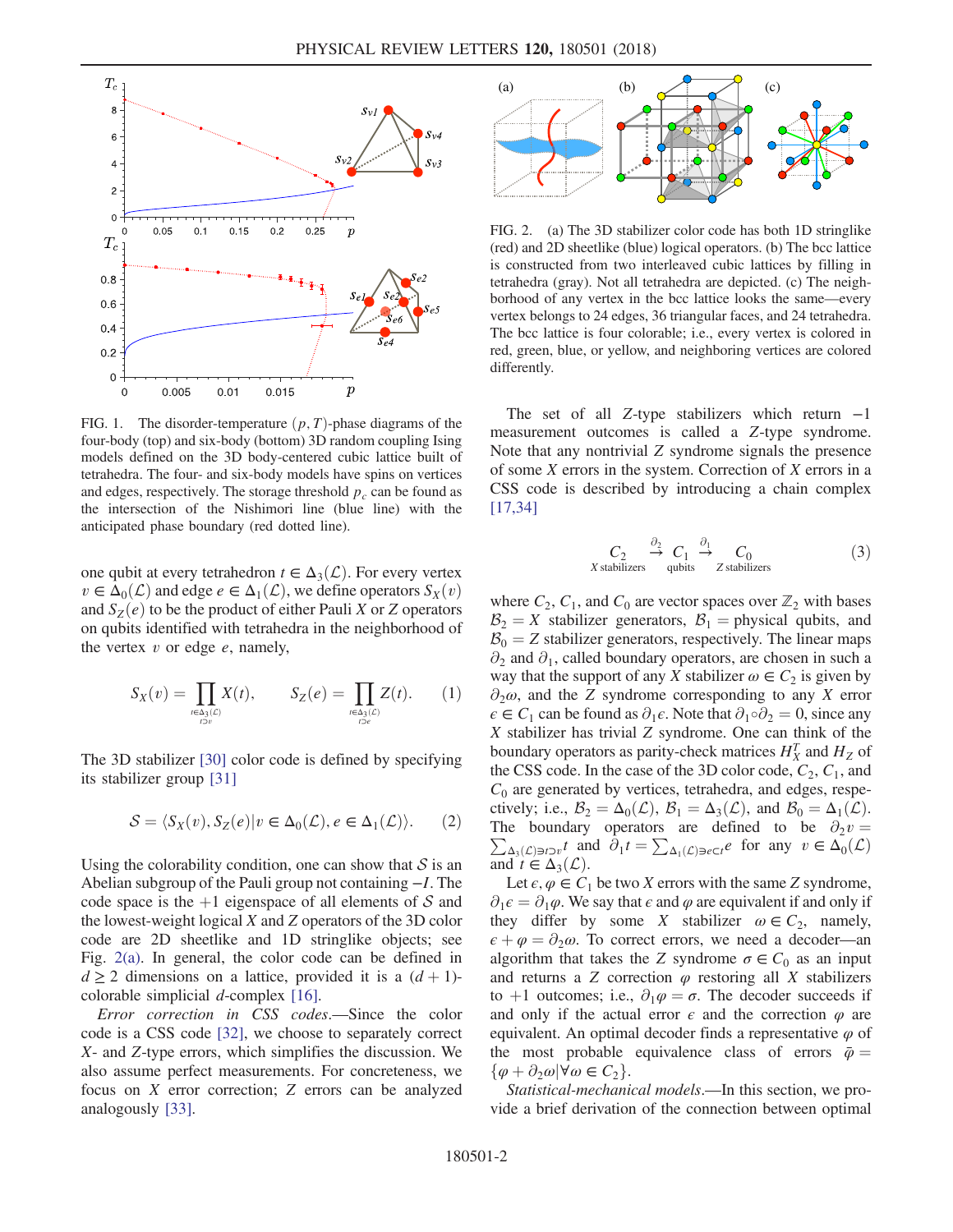error-correction thresholds and phase transitions [\[3,8,23](#page-4-10)– [28\].](#page-4-10) In particular, we derive two new statistical-mechanical models relevant for the 3D color code.

<span id="page-2-0"></span>We assume bit-flip noise; *i.e.*, every qubit is independently affected by Pauli  $X$  error with probability  $p$ . The probability of an X error  $\epsilon \in C_1$  affecting the system is

$$
\text{pr}(\epsilon) = \prod_{j \in B_1} p^{[\epsilon]_j} (1 - p)^{1 - [\epsilon]_j} \propto \left(\frac{p}{1 - p}\right)^{\sum_{j \in B_1} [\epsilon]_j}, \quad (4)
$$

where  $[\epsilon]_j \in \mathbb{Z}_2$  denotes the j coefficient of  $\epsilon$  in the  $\mathcal{B}_1$ <br>basis  $\epsilon = \sum_{i=1}^{\infty} [\epsilon_i]$  i basis,  $\epsilon = \sum_{j \in \mathcal{B}_1} [\epsilon]_j j$ .<br>For a general CSS co

For a general CSS code family with the chain complex in Eq. [\(3\)](#page-1-2), the X error-correction threshold is the largest  $p_c$ such that for all  $p < p_c$  the probability of successful decoding goes to one in the limit of infinite system size

$$
pr(succ) = \sum_{\epsilon \in C_1} pr(\epsilon) pr(succ | \epsilon) \to 1.
$$
 (5)

With the optimal decoder, the conditional probability pr(succ $\epsilon$ ) equals one, if  $\epsilon$  belongs to the most probable error equivalence class consistent with the syndrome  $\partial_1 \epsilon$ , and zero otherwise. The probability of equivalence class  $\bar{\epsilon}$  is

<span id="page-2-1"></span>
$$
\text{pr}(\bar{e}) = \sum_{\omega \in C_2} \text{pr}(\epsilon + \partial_2 \omega) \propto \sum_{\omega \in C_2} e^{-2\beta(p) \sum_{j \in B_1} [\epsilon + \partial_2 \omega]_j}, \quad (6)
$$

<span id="page-2-3"></span>where we use Eq. [\(4\)](#page-2-0) and introduce

$$
\beta(p) = -\frac{1}{2}\log\frac{p}{1-p}.\tag{7}
$$

To rewrite Eq. [\(6\)](#page-2-1), we use  $[\partial_2 \omega]_j = \sum_{i \in \mathcal{B}_2 \wedge \partial_2 i \ni j} [\omega]_i \mod 2$  and  $[2 \text{ and } 1 \cdot \partial_1]_i \wedge [1 \cdot [\partial_2 \omega]_i \wedge [1 \cdot [\nabla_1 \cdot \nabla_2 \cdot \nabla_2 \cdot \nabla_1 \cdot \nabla_2 \cdot \nabla_2 \cdot \nabla_2 \cdot \nabla_2 \cdot \nabla_2 \cdot \nabla_2 \cdot \nabla_2 \cdot \nabla_2 \cdot \nabla_$ 1−2[ $\epsilon + \partial_2 \omega$ ]<sub>j</sub>=(-1)<sup>[ $\epsilon$ </sup>]<sub>j</sub>+[ $\partial_2 \omega$ ]<sub>j</sub>=(-1)<sup>[ $\epsilon$ ]</sup>j<sub>1</sub>[ $\prod_{i \in \mathcal{B}_2 \land \partial_2 i \ni j}$ (-1)<sup>[ $\omega$ ]</sup>j. By introducing new (classical spin) variables  $s_i = (-1)^{[\omega]_i}$ <br>for all  $i \in \mathcal{B}_2$ , we can replace the sum over  $\omega \in C_2$  in for all  $i \in \mathcal{B}_2$ , we can replace the sum over  $\omega \in C_2$  in Eq. [\(6\)](#page-2-1) by a sum over different configurations  $\{s_i = \pm 1\},\$ yielding

$$
\text{pr}(\bar{e}) \propto \sum_{\{s_i = \pm 1\}} e^{-\beta(p)H_e(\{s_i\})},\tag{8}
$$

<span id="page-2-2"></span>where we introduce the Hamiltonian

$$
H_{\epsilon}(\{s_i\}) = -\sum_{j \in \mathcal{B}_1} (-1)^{[\epsilon]_j} \prod_{\substack{i \in \mathcal{B}_2 \\ [\partial_2 i]_j = 1}} s_i. \tag{9}
$$

We define the random coupling Ising model to be a classical spin  $s_i = \pm 1$  random model with quenched couplings  $(-1)^{[e]_j}$  described by  $H_e({s_i})$  in Eq. [\(9\)](#page-2-2). The RCIM has two independent parameters: disorder strength *n* RCIM has two independent parameters: disorder strength p (i.e., the probability of negative couplings) and inverse temperature  $\beta$ . The partition function of the RCIM with disorder  $\epsilon$  at temperature  $\beta^{-1}$  is

$$
Z_{\epsilon}(\beta) = \sum_{\{s_i = \pm 1\}} e^{-\beta H_{\epsilon}(\{s_i\})}.
$$
 (10)

Note that for the proportionality  $pr(\bar{\epsilon}) \propto Z_{\epsilon}(\beta)$  to hold, one requires  $\beta = \beta(p)$ .

<span id="page-2-4"></span>For the 3D color code, Eq. [\(9\)](#page-2-2) leads to the following two new models

$$
H_{\epsilon}^X(\lbrace s_v \rbrace) = -\sum_{t \in \Delta_3(\mathcal{L})} (-1)^{[\epsilon]_t} \sum_{\langle s_v, \langle s_v, \rangle} \tag{11}
$$

<span id="page-2-5"></span>
$$
H_{\epsilon}^{Z}(\{s_e\}) = -\sum_{t \in \Delta_3(\mathcal{L})} (-1)^{[\epsilon]_t} \sum_{\ell \in \Delta_3(\mathcal{L})} , \qquad (12)
$$

relevant for X and Z error correction, respectively. Note that  $H_{\epsilon}^{X}(\lbrace s_{v}\rbrace)$  [respectively,  $H_{\epsilon}^{Z}(\lbrace s_{e}\rbrace)$ ] contains four-body<br>(six-body) terms which are products of vertex (edge) spins (six-body) terms, which are products of vertex (edge) spins of every tetrahedron. We observe that, for  $p = 0$ , i.e., the case with no disorder, these two models are mutually dual in the sense that the low-temperature expansion of each model matches the high-temperature expansion of the other [\[35\]](#page-5-5); see the Supplemental Material [\[36\].](#page-5-6)

The Hamiltonian in Eq. [\(9\)](#page-2-2) determines a thermal ensemble of excitations in the statistical-mechanical model. For  $H_c^X({s_y})$ , the excitations are 2D domain walls residing<br>on a set of tetrahedra  $\omega = \epsilon + \partial_t \omega \in C$ , where these walls on a set of tetrahedra  $\varphi = \epsilon + \partial_2 \omega \in C_1$ , where these walls terminate at the edges contained in  $\partial_1 \varphi = \partial_1 \varepsilon \in C_0$ . In the color code, this ensemble of domain walls corresponds to the ensemble of possible  $X$  errors that generate the same syndrome as  $\epsilon$ , and the Boltzmann weight of a wall configuration coincides with the probability of the corresponding X error configuration  $\varphi$ . Likewise, for  $H_c^Z({s_e})$ ,<br>the excitations are 1D strings terminating at vertices in  $\partial_c \epsilon$ the excitations are 1D strings terminating at vertices in  $\partial_1 \epsilon$ , corresponding to Z errors that generate the same error syndrome as  $\epsilon$ .

To determine the storage threshold for the 3D color code, we investigate the disorder-temperature  $(p, T)$ -phase diagram of the RCIM in Eq. [\(9\).](#page-2-2) In the ordered phase, large fluctuations of domain walls (or strings) are suppressed [\[3\]](#page-4-10), and the free energy cost

$$
\Delta_{\lambda}(\epsilon) = -\log Z_{\epsilon+\lambda}(\beta) + \log Z_{\epsilon}(\beta) \tag{13}
$$

of introducing any nontrivial domain wall  $\lambda \in \ker \partial_1 \setminus \text{im}\partial_2$ to the system at inverse temperature  $\beta$  with disorder  $\epsilon$ should diverge in the limit of infinite system size when averaged over all disorder configurations,

$$
\langle \Delta_{\lambda} \rangle = \sum_{\epsilon \in C_1} \text{pr}(\epsilon) \Delta_{\lambda}(\epsilon) \to \infty.
$$
 (14)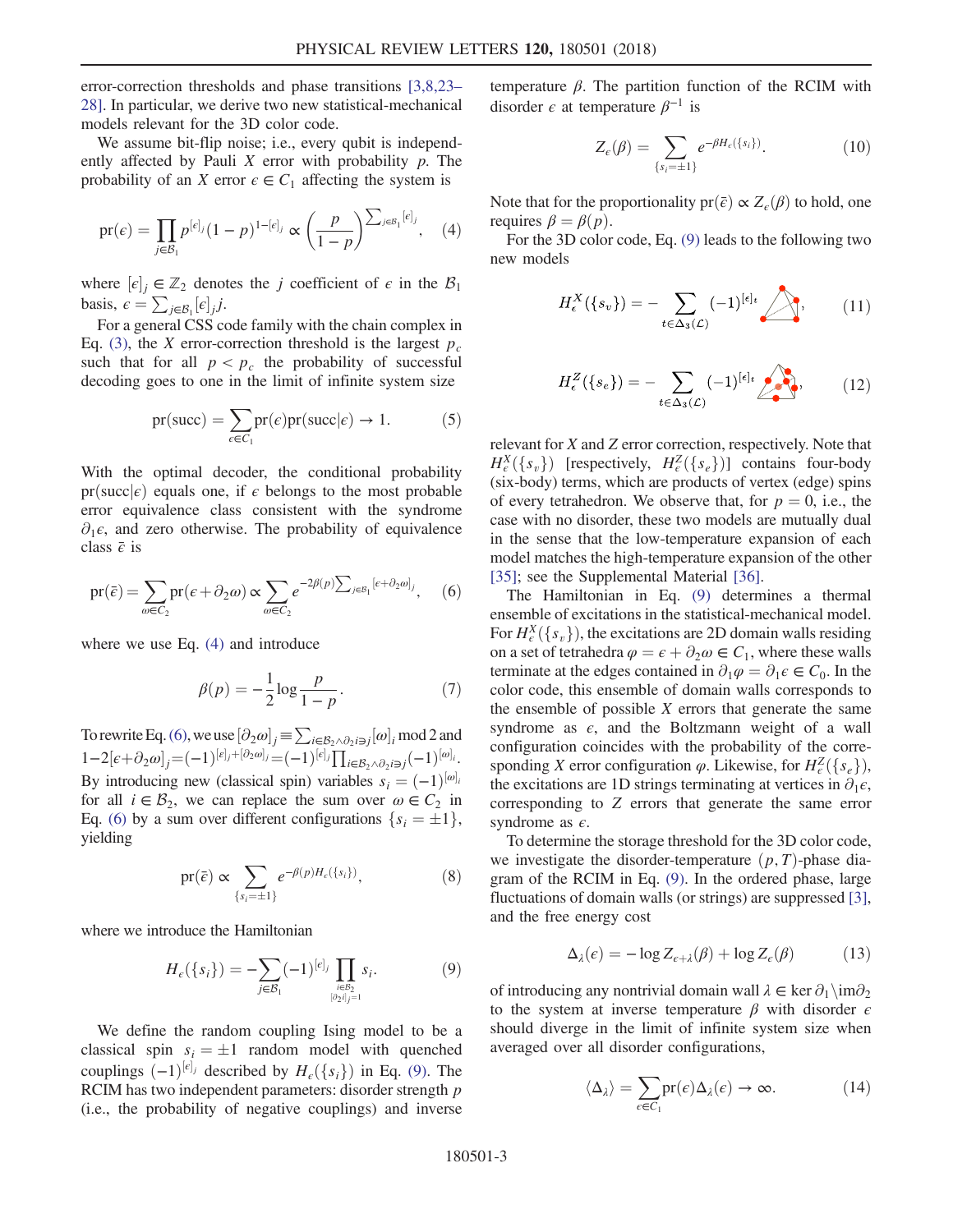Correspondingly, in the color code, the error  $\varphi$  produces a syndrome  $\partial_1\varphi$  that points to a unique equivalence class  $\bar{\varphi}$ , so that the syndrome can be decoded successfully with high probability. Indeed, we show in the Supplemental Material, pr(succ)  $\rightarrow$  1 for the error rate p implies  $\langle \Delta_{\lambda} \rangle \rightarrow \infty$  for the RCIM at inverse temperature  $\beta(p)$  and disorder strength p. Thus, by finding the critical point along the line defined by Eq. [\(7\)](#page-2-3) (the Nishimori line [\[37\]](#page-5-7)), we obtain the threshold value  $p_c$ .

Phase diagram.-We describe how to map out the  $(p, T)$ -phase diagrams of the two RCIMs,  $H_{\epsilon}^{X}(\lbrace s_{v} \rbrace)$  and  $H_{\epsilon}^{Z}(\lbrace s_{v} \rbrace)$ . The discontinuity in energy density across a  $\hat{H}_{\epsilon}^{Z}(\{s_{e}\})$ . The discontinuity in energy density across a first-order phase transition allows for straightforward idenfirst-order phase transition allows for straightforward identification of the phase boundary in the regime of low disorder. However, more reliable order parameters are required to probe a (higher-order) phase transition close to the critical point on the Nishimori line. Moreover, an appropriate order parameter takes symmetries of the model into account. Note that flipping a subset of spins  $\{s_i\}_{i\in I}$ , i.e.,  $s_i \mapsto -s_i$  for  $i \in I$ , is a symmetry if it leaves the Hamiltonian describing the model invariant.

The four-body RCIM in Eq. [\(11\)](#page-2-4) has a global  $\mathbb{Z}_2 \times \mathbb{Z}_2 \times \mathbb{Z}_2$  symmetry. Flipping spins on all red and blue vertices is an example of a symmetry operation, since it leaves every term of  $H_{\epsilon}^{X}(\lbrace s_{v} \rbrace)$  unchanged. Because of this symmetry the total magnetization is not a good order this symmetry, the total magnetization is not a good order parameter. However, the sublattice magnetization of spins of a single color is a good parameter, as in the case of the spin model arising from the 2D color code [\[26,28\].](#page-4-13) Instead of using the sublattice magnetization directly, more precise estimations are obtained by considering the finite-size scaling of the spin-spin correlation function [\[38\]](#page-5-8). Near the phase transition, for fixed disorder strength  $p$  and temperatures T close to the critical temperature  $T_c(p)$ , the correlation length  $\xi_L$  is expected to scale as

$$
\xi_L(p,T)/L \sim f\left(L^{1/\nu}[T - T_c(p)]\right),\tag{15}
$$

where  $L$  is the linear system size,  $f$  is a scaling function, and  $\nu$  is the correlation length critical exponent [\[39\].](#page-5-9) We estimate  $T_c(p)$  by plotting  $\xi_L(p,T)/L$  as a function of  $T$  for different  $L$  and finding their crossing point; see Figs. [3\(a\)](#page-3-0) and [3\(b\).](#page-3-0) If no crossing is observed, then we conclude that there is no phase transition.

The six-body RCIM in Eq. [\(12\)](#page-2-5) describes a lattice gauge theory with a local  $\mathbb{Z}_2 \times \mathbb{Z}_2$  symmetry. Flipping spins on edges from a single yellow vertex to all neighboring red and blue vertices is an example of a symmetry operation; see Fig. [2\(c\)](#page-1-1). Because of Elitzur's theorem [\[40\]](#page-5-10), the gauge symmetry rules out existence of any local order parameter. We define a Wilson loop operator [\[41,42\]](#page-5-11)

$$
W(\gamma) = \prod_{e \in \gamma} s_e,\tag{16}
$$

<span id="page-3-0"></span>

FIG. 3. Results for the 3D four body (a)–(c) and six-body (d)–(f) RCIMs. By finding peaks of specific heat  $c<sub>L</sub>$  for different system sizes L and exploiting finite-size scaling, we estimate for  $p = 0$  the critical temperature of a phase transition in (a) and (d) to be  $T_c = 8.77(2)$  and  $T_c = 0.918(3)$ . (b) For  $p = 0.27$ , we identify  $T_c = 2.56(4)$  as the intersection of normalized spin-spin correlation functions  $\xi_L/L$  for different L. (c) For  $p = 0.28$ , there is no indication of a phase transition. (e),(f) We check if the Wilson loop operator  $W(\gamma)$  satisfies the perimeter law by plotting  $-\log\langle W(\gamma)\rangle/P(\gamma)$  as a function of perimeter  $P(\gamma)$  of the square loop  $\gamma$  for different T and  $L = 10$ . Solid lines show a numerical ansatz  $aP(\gamma) + b + c \log P(\gamma)$  with fitting parameters a, b, c. The parameter a allows us to identify a phase transition; see the Supplemental Material [\[36\]](#page-5-6). (e) For  $p = 0.018$ , a change of scaling signalizes a phase transition at  $T = 0.75(3)$ , whereas (f) for  $p = 0.021$ , there is no indication that the system undergoes a phase transition.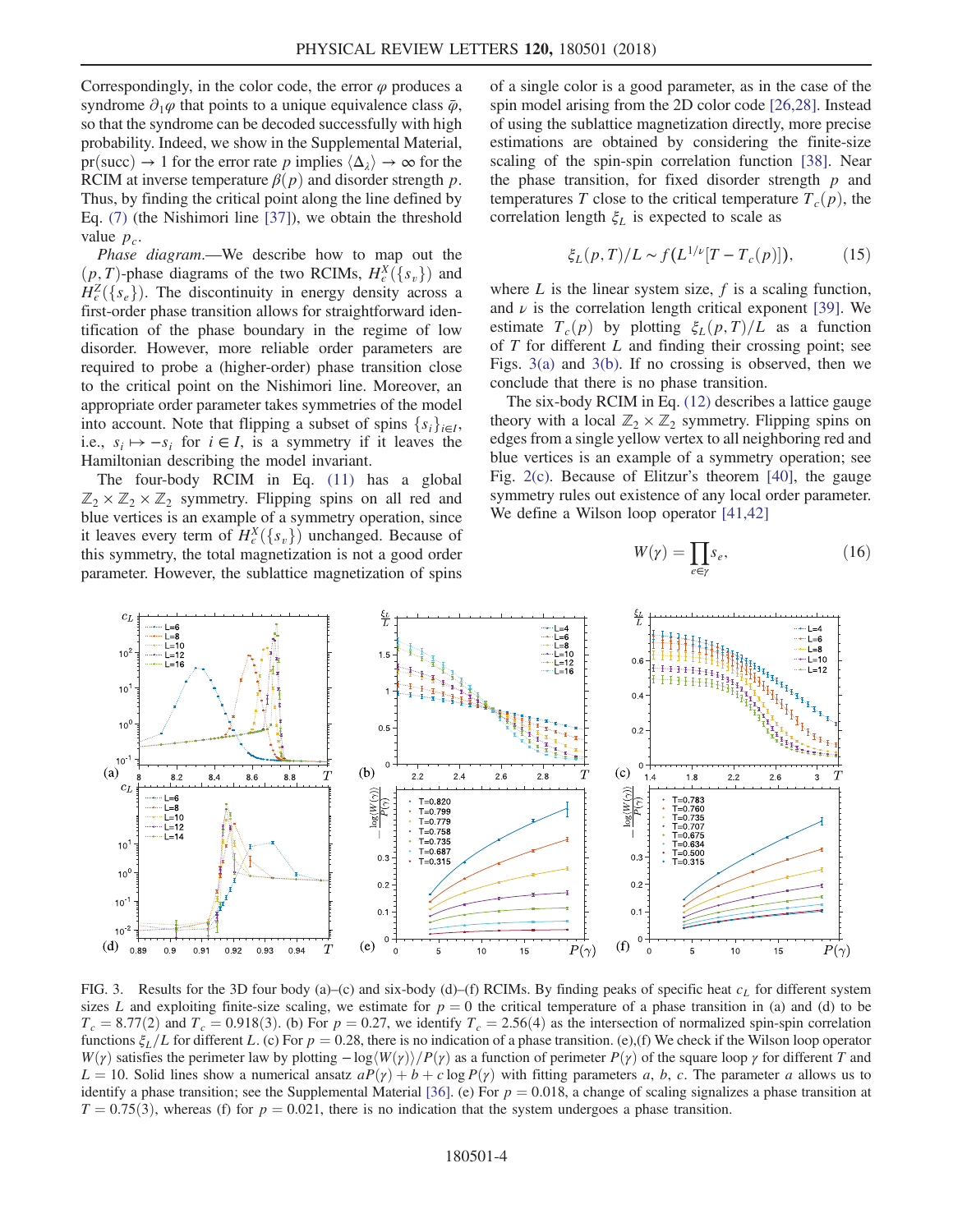to be a product of edge spins along a loop  $\gamma \subset \Delta_1(\mathcal{L}),$ similar to as in Ising lattice gauge theory [\[35\].](#page-5-5) For  $W(\gamma)$  to be gauge invariant, the loop  $\gamma$  can only be composed of edges connecting vertices of two (out of four possible) colors. The phase transition is identified by analyzing scaling of the thermal expectation value of  $W(\gamma)$  averaged over different disorder configurations

$$
\langle W(\gamma) \rangle = \sum_{\epsilon \subset \Delta_3(\mathcal{L})} \text{pr}(\epsilon) \sum_{\{s_e\}} W(\gamma) \frac{e^{-\beta H_c^Z(\{s_e\})}}{Z_c(\beta)}.
$$
 (17)

Namely, in the limit of large square loops [\[21,23,43\]](#page-4-14),  $-\log\langle W(\gamma)\rangle$  scales linearly with the loop's perimeter  $P(\gamma)$ in the ordered (Higgs) phase, whereas in the disordered (confinement) phase, it scales linearly with the minimum area  $A(\gamma)$  enclosed by  $\gamma$ ; see Figs. [3\(d\)](#page-3-0)–3(f).

We find the  $(p, T)$ -phase diagrams of the four- and sixbody RCIM by performing parallel tempering Monte Carlo simulations [\[29\]](#page-5-0); see Fig. [1](#page-1-0). We test equilibration of the system by logarithmic binning of the data; we define the system to equilibrate when the last three bins agree within statistical uncertainty [\[26,28\]](#page-4-13). Since we simulate systems of finite size, a careful analysis of finite-size effects is necessary. Additional details are provided in the Supplemental Material [\[36\],](#page-5-6) where we also study the related random plaquette Ising model to find an accurate estimate of the 3D toric code threshold  $p_{\text{3DTC}}^{(1)} \approx 3.3\%$ .

Discussion.—The 3D color code is a zero-rate code; thus, from the quantum Gilbert-Varshamov bound [\[44](#page-5-12)–46], we obtain the inequality  $H(p_{3DCC}^{(1)}) + H(p_{3DCC}^{(2)}) \le 1$  relation the phase- and bit-flip thresholds, where  $H(p)$  – ing the phase- and bit-flip thresholds, where  $H(p) =$  $-p \log_2 p - (1-p) \log_2(1-p)$  is the Shannon entropy. Our numerical estimates  $p_{3DCC}^{(1)} \approx 1.9\%$  and  $p_{3DCC}^{(2)} \approx 27.6\%$ satisfy that constraint. In the Supplemental Material [\[36\]](#page-5-6), which includes Refs. [47–[52\],](#page-5-13) we show how to heuristically estimate thresholds from the lattice parameters and compare with the analogous argument for the toric code.

The X stabilizers detecting Z errors are the same for the 3D stabilizer and subsystem color codes. Since the subsystem code has X and Z generators of identical support, its phase- and bit-flip thresholds for perfect measurements and optimal decoding are both equal to  $p_{3DCC}^{(1)}$ . For the 3D color code on the bcc lattice, the threshold of the (efficient) projection decoder  $p_{\text{proj}}^{(1)} \simeq 0.75\%$  [\[18\]](#page-4-15) is less than a half of  $p_{3DCC}^{(1)}$ , justifying a search for better decoders.

We hope our Letter motivates further study of the 3D random coupling Ising models. We conjecture the existence of a spin-glass phase [\[53\]](#page-5-14) in the six-body RCIM. A future extension of this work might incorporate measurement errors, which would require the study of 4D RCIMs and thus use more computational resources. If successful, this research program could provide a deeper understanding of single-shot error correction [\[14,15\]](#page-4-5) from the standpoint of statistical mechanics.

We thank R. Andrist, H. Bombín, N. Delfosse, L. Pryadko, B. Yoshida, and I. Zintchenko for helpful discussions. A. K. would like to thank the QuArC group for their hospitality during a summer internship. We acknowledge funding provided by the Institute for Quantum Information and Matter, an NSF Physics Frontiers Center (NSF Grant No. PHY-1125565) with support of the Gordon and Betty Moore Foundation (GBMF-2644).

- <span id="page-4-10"></span><span id="page-4-0"></span>[1] A. Y. Kitaev, [Ann. Phys. \(Amsterdam\)](https://doi.org/10.1016/S0003-4916(02)00018-0) **303**, 2 (2003).
- [2] S. B. Bravyi and A. Y. Kitaev, [arXiv:9811052.](http://arXiv.org/abs/9811052)
- <span id="page-4-1"></span>[3] E. Dennis, A. Kitaev, A. Landahl, and J. Preskill, [J. Math.](https://doi.org/10.1063/1.1499754) Phys. (N.Y.) 43[, 4452 \(2002\)](https://doi.org/10.1063/1.1499754).
- [4] S. Bravyi and A. Kitaev, Phys. Rev. A 71[, 022316 \(2005\).](https://doi.org/10.1103/PhysRevA.71.022316)
- [5] A. G. Fowler, M. Mariantoni, J. M. Martinis, and A. N. Cleland, Phys. Rev. A 86[, 032324 \(2012\)](https://doi.org/10.1103/PhysRevA.86.032324).
- [6] M. A. Levin and X.-G. Wen, [Phys. Rev. B](https://doi.org/10.1103/PhysRevB.71.045110) 71, 045110 [\(2005\).](https://doi.org/10.1103/PhysRevB.71.045110)
- [7] H. Bombin and M. A. Martin-Delgado, [Phys. Rev. Lett.](https://doi.org/10.1103/PhysRevLett.97.180501) 97, [180501 \(2006\).](https://doi.org/10.1103/PhysRevLett.97.180501)
- <span id="page-4-2"></span>[8] H. Bombin, in *Topological Codes*, edited by D. A. Lidar and T. A. Brun (Cambridge University Press, Cambridge, England, 2013).
- [9] B. Zeng, A. Cross, and I. L. Chuang, [IEEE Trans. Inf.](https://doi.org/10.1109/TIT.2011.2161917) Theory 57[, 6272 \(2011\)](https://doi.org/10.1109/TIT.2011.2161917).
- <span id="page-4-3"></span>[10] B. Eastin and E. Knill, *Phys. Rev. Lett.* **102**[, 110502 \(2009\).](https://doi.org/10.1103/PhysRevLett.102.110502)
- <span id="page-4-6"></span>[11] H. Bombin and M. A. Martin-Delgado, [Phys. Rev. B](https://doi.org/10.1103/PhysRevB.75.075103) 75, [075103 \(2007\).](https://doi.org/10.1103/PhysRevB.75.075103)
- <span id="page-4-4"></span>[12] H. Bombin, New J. Phys. **17**[, 083002 \(2015\)](https://doi.org/10.1088/1367-2630/17/8/083002).
- <span id="page-4-5"></span>[13] A. Kubica, B. Yoshida, and F. Pastawski, [New J. Phys.](https://doi.org/10.1088/1367-2630/17/8/083026) 17, [083026 \(2015\).](https://doi.org/10.1088/1367-2630/17/8/083026)
- <span id="page-4-7"></span>[14] H. Bombín, Phys. Rev. X **5**[, 031043 \(2015\)](https://doi.org/10.1103/PhysRevX.5.031043).
- <span id="page-4-11"></span>[15] B. J. Brown, N. H. Nickerson, and D. E. Browne, [Nat.](https://doi.org/10.1038/ncomms12302) Commun. 7[, 12302 \(2015\)](https://doi.org/10.1038/ncomms12302).
- <span id="page-4-12"></span>[16] A. Kubica and M. E. Beverland, [Phys. Rev. A](https://doi.org/10.1103/PhysRevA.91.032330) 91, 032330 [\(2015\).](https://doi.org/10.1103/PhysRevA.91.032330)
- <span id="page-4-15"></span>[17] N. Delfosse, Phys. Rev. A **89**[, 012317 \(2014\).](https://doi.org/10.1103/PhysRevA.89.012317)
- <span id="page-4-8"></span>[18] A. Kubica, Ph.D. thesis, California Institute of Technology, 2017.
- [19] Y. Ozeki and N. Ito, J. Phys. A 31[, 5451 \(1998\).](https://doi.org/10.1088/0305-4470/31/24/007)
- <span id="page-4-14"></span>[20] M. Hasenbusch, F. Parisen Toldin, A. Pelissetto, and E. Vicari, Phys. Rev. B 76[, 184202 \(2007\).](https://doi.org/10.1103/PhysRevB.76.184202)
- <span id="page-4-9"></span>[21] T. Ohno, G. Arakawa, I. Ichinose, and T. Matsui, [Nucl.](https://doi.org/10.1016/j.nuclphysb.2004.07.003) Phys. B697[, 462 \(2004\).](https://doi.org/10.1016/j.nuclphysb.2004.07.003)
- [22] A. Honecker, M. Picco, and P. Pujol, [Phys. Rev. Lett.](https://doi.org/10.1103/PhysRevLett.87.047201) 87, [047201 \(2001\).](https://doi.org/10.1103/PhysRevLett.87.047201)
- [23] C. Wang, J. Harrington, and J. Preskill, [Ann. Phys.](https://doi.org/10.1016/S0003-4916(02)00019-2) [\(Amsterdam\)](https://doi.org/10.1016/S0003-4916(02)00019-2) 303, 31 (2003).
- [24] A. A. Kovalev and L. P. Pryadko, Quantum Inf. Comput. 15, 825 (2015).
- <span id="page-4-13"></span>[25] I. Dumer, A. A. Kovalev, and L. P. Pryadko, [Phys. Rev. Lett.](https://doi.org/10.1103/PhysRevLett.115.050502) 115[, 050502 \(2015\).](https://doi.org/10.1103/PhysRevLett.115.050502)
- [26] H. G. Katzgraber, H. Bombin, and M. A. Martin-Delgado, Phys. Rev. Lett. 103[, 090501 \(2009\).](https://doi.org/10.1103/PhysRevLett.103.090501)
- [27] H. Bombin, R. S. Andrist, M. Ohzeki, H. G. Katzgraber, and M. A. Martin-Delgado, Phys. Rev. X 2[, 021004 \(2012\)](https://doi.org/10.1103/PhysRevX.2.021004).
- [28] R. S. Andrist, Ph.D. thesis, ETH Zurich, 2012.